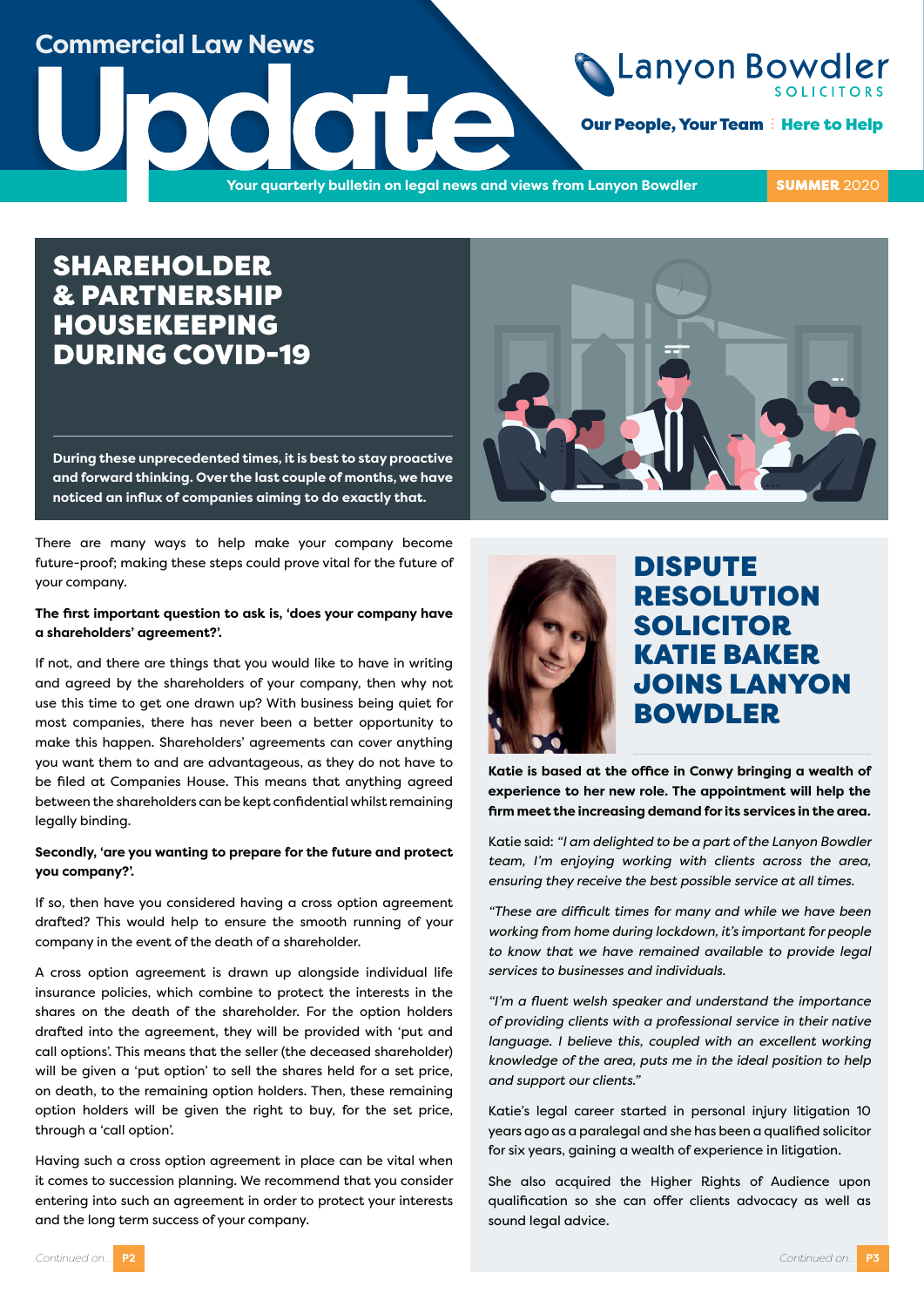*Our offices are now open for pre-arranged appointments and to drop off documents, we continue to offer meetings via telephone and video.*

Here to Help

# CORPORATE INSOLVENCY AND GOVERNANCE BILL

**In an attempt to provide for businesses in need, following the COVID-19 crisis, the Corporate Insolvency and Governance Bill is set to assist these businesses to ensure their future security and to allow for any necessary restructuring to increase their chances of survival.** 

What needs to be recognised by business owners, and solicitors alike is that, due to the speed at which the Bill has been drafted (in an attempt to provide solutions as soon as possible) amendments, alterations and additions should be expected. As well as this, there are temporary and permanent measures, meaning that the legislation needs to be followed carefully to ensure that as a business, you are able to benefit as much as possible.

There are three main aims of the Bill:

- To introduce new corporate restructuring tools.
- To temporarily suspend parts of insolvency law to support directors to work through the COVID-19 crisis without fearing personal liability.
- To amend company law and other legislation to provide businesses with temporary easements on company procedure.

Overall, the Bill aims to provide businesses, who were trading successfully before COVID-19, with the breathing space and necessary tools to maximise their chances of survival.

#### **CONTINUED FROM PAGE 1**

**Finally, 'are you working within a partnership with no formal partnership agreement?'.** 

If this sounds like you, then a formal partnership agreement can be beneficial for many reasons. The key reason being that partnerships governed by statute alone are constantly at risk of ceasing to exist. This is because, by law, if any partner to a partnership dies or becomes bankrupt, the partnership is automatically dissolved. Having a partnership agreement in place can deal with these possible scenarios, as well as others, in order to protect the interests of the partnership.

All three of the above agreements can help put you in a more secure position as a shareholder or partner, as well as providing certainty for the future of your company. If you have any questions or would like help preparing for the future, please get in touch with the corporate and commercial department for more information.

*By Abi Croft.*



There are certain protections that have been put in place to prevent a company from going into liquidation. Firstly, a company moratorium is available to be obtained by the directors of the company when, and if, they make a statement to an appointed monitor, that the company is, or is likely to become, unlikely to pay its debts. This moratorium allows the company a protection period of 20 working days' to restructure and rescue the company. During this time, no creditors can bring legal action against the company.

Secondly, a restructuring plan has been proposed which is similar to the existing Scheme of Arrangement. This plan allows a company in difficulty, its creditors or its members/shareholders to propose a restructuring plan. Court approval is required to approve the plan and the aim is to enable a company to restructure in an attempt to save itself from liquidation.

Thirdly, on a more temporary basis, and very importantly for a lot of businesses, Companies House formalities have been eased. This decision is down to practical and logistical challenges being faced by businesses.

There are a number of other changes that are to be brought into force through this Bill, covering wrongful trading and winding up provisions. These provisions aim to prevent directors from personal liability when they act to try and rescue the company, when in normal circumstances, their actions would be condemned.

The Corporate Insolvency and Governance Bill received Royal Assent on 25 June 2020 and may be able to provide assistance for your Company. For more information or for any advice on your company needs, please contact our Corporate and Commercial department.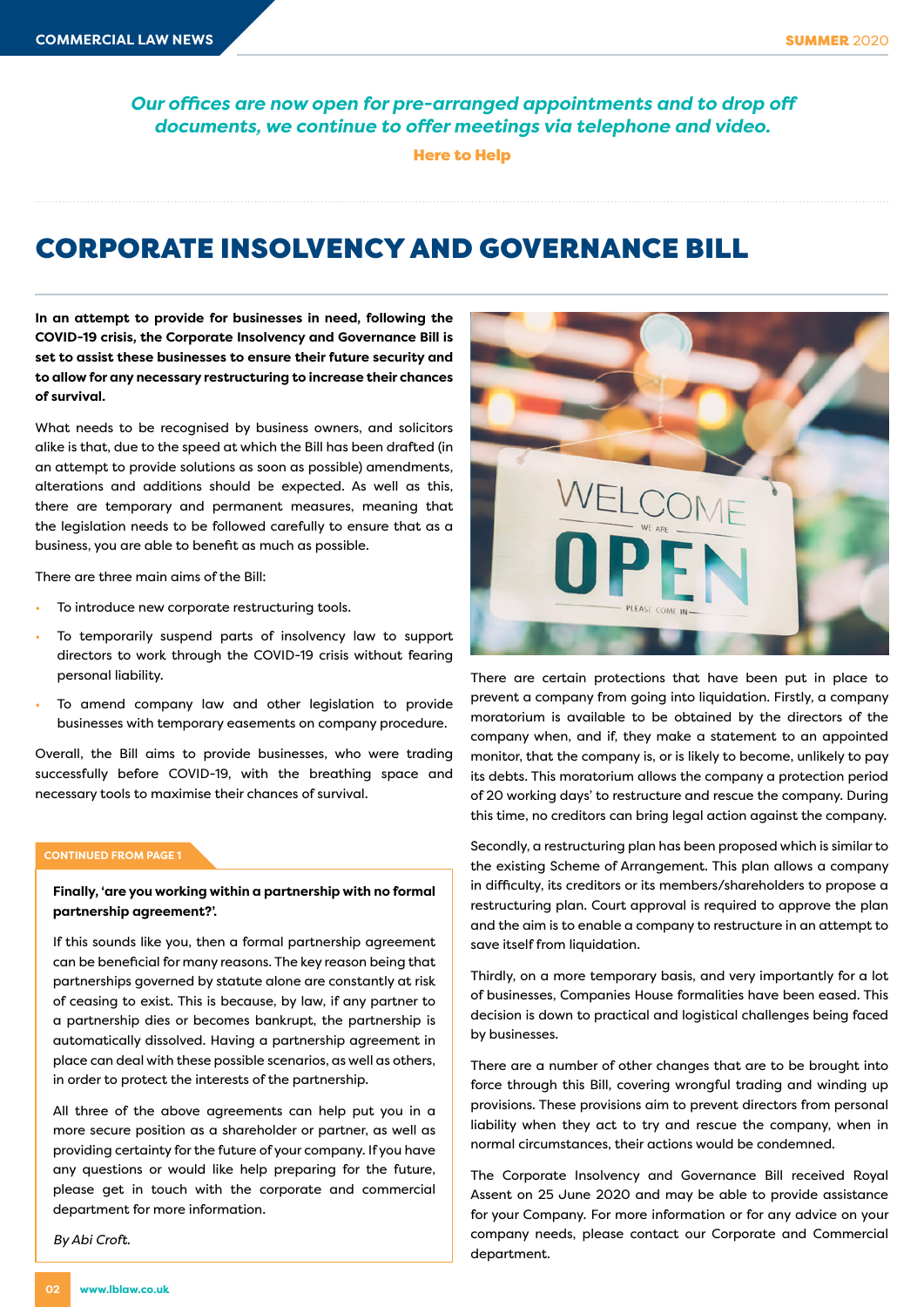*Our offices are now open for pre-arranged appointments and to drop off documents, we continue to offer meetings via telephone and video.*

Here to Help

## PEOPLE COULD MISS PLANNING APPLICATIONS DUE TO NEW LEGISLATION WARNS LAWYER

**Planning authorities need to be careful that people do not miss the chance to have their say on planning applications affecting them or their homes.**

Regulations which came into force on May 14 temporarily amended councils' obligations to publicise planning applications during the coronavirus outbreak. The regulations are designed to address the difficulties, in current times, with the usual ways of publicising applications which include sending letters to adjoining owners or occupiers, placing site notices, advertising in newspapers and allowing people to inspect planning application documents at council offices.

But Tracy Lovejoy, planning lawyer at our Telford office, has said the legislation could mean people are not informed about nearby planning applications. She said: *"The new rules come into play where it is not reasonably practical for a council to comply with the normal publicity procedures. In those cases, the council would only be obliged to comply with the normal publicity requirements 'so far as is reasonably practical'.*

*"They can then publish the application documents and carry out their public consultation online, as long as they take reasonable steps, which can include announcements on social media and other electronic means, to inform people who are likely to have an interest in the application of the fact that they are doing so.*

*"There have been obvious difficulties, caused by restrictions on movement, in the physical aspects of publicising applications. Staff have been encouraged to work at home and some councils have been closed to staff and the public for all intents and purposes. Things may change from 1 August as the government has announced its intentions to give employers more discretion to decide whether employees should continue to work at home or whether more employees can work safely from the office .*

*"This might mean that there are more Council officers around to send out letters or put up site notices and will have an impact on whether or not it is 'reasonably practical' to carry out these steps* 

*"There are limited periods within which people can respond to an application. Some councils would rather accept a late representation than be accused of missing a material fact while others adhere more strictly to the time limit.*

*"Even within the normal rules, people occasionally find out about nearby planning applications when it is too late, or almost too late, to make representations. If, under these rules, councils decide to forego notification letters and site notices, there is a risk that a significant number of people will simply not know about applications which may affect them.*

*"Notices on site or in public places are particularly useful at the moment as more people are choosing to travel and exercise by walking around. The provisions about taking reasonable steps to ensure that residents are aware of the application are also important, and it may be counter-productive to members of the public who do not have access to fast reliable internet services for the council to rely solely on social media to announce that planning applications are being publicised online.*

*"The coronavirus outbreak has made it extremely difficult for everyone, including those involved in the planning system, but it's important that councils consider carefully what they can do to reduce the risk of people missing out on their right to respond to planning applications which could affect them and continue to update their procedures as lockdown is gradually lifted."*

For more advice, contact Tracy on 01952 291222 or email tracy.lovejoy@lblaw.co.uk.

#### **CONTINUED FROM PAGE 1**

Katie has a young son and they have been spending time during lockdown playing with the family sheepdog and chickens.

*"I'm a keen cyclist and have completed a number of sportives,"* she added. *"I often use my cycling to help me raise money for Bowel Cancer UK, a charity which my family has been successful in raising over £100,000 for over the past 10 years.* 

*"I am also a volunteer board member at Crest Co-Operative, a local not-for-profit organisation. I was asked to join the board some 18 months ago and am proud to be connected with an organisation that is so active in supporting its local community through reuse initiatives as well as retraining and employment opportunities."*

Edward Nutting, head of the Conwy office, said: *"We are delighted to welcome Katie, she is becoming a valuable asset to the team in North Wales - an arm of the business which has grown significantly since we opened our office in Conwy.*

*"The team offers the full range of legal services and Katie's experience and ability to converse in English and Welsh with clients is of great benefit to the firm.*

*"We have seen a particularly high demand for commercial property and agricultural-related disputes, and Katie is already assisting a variety of clients with these issues."*